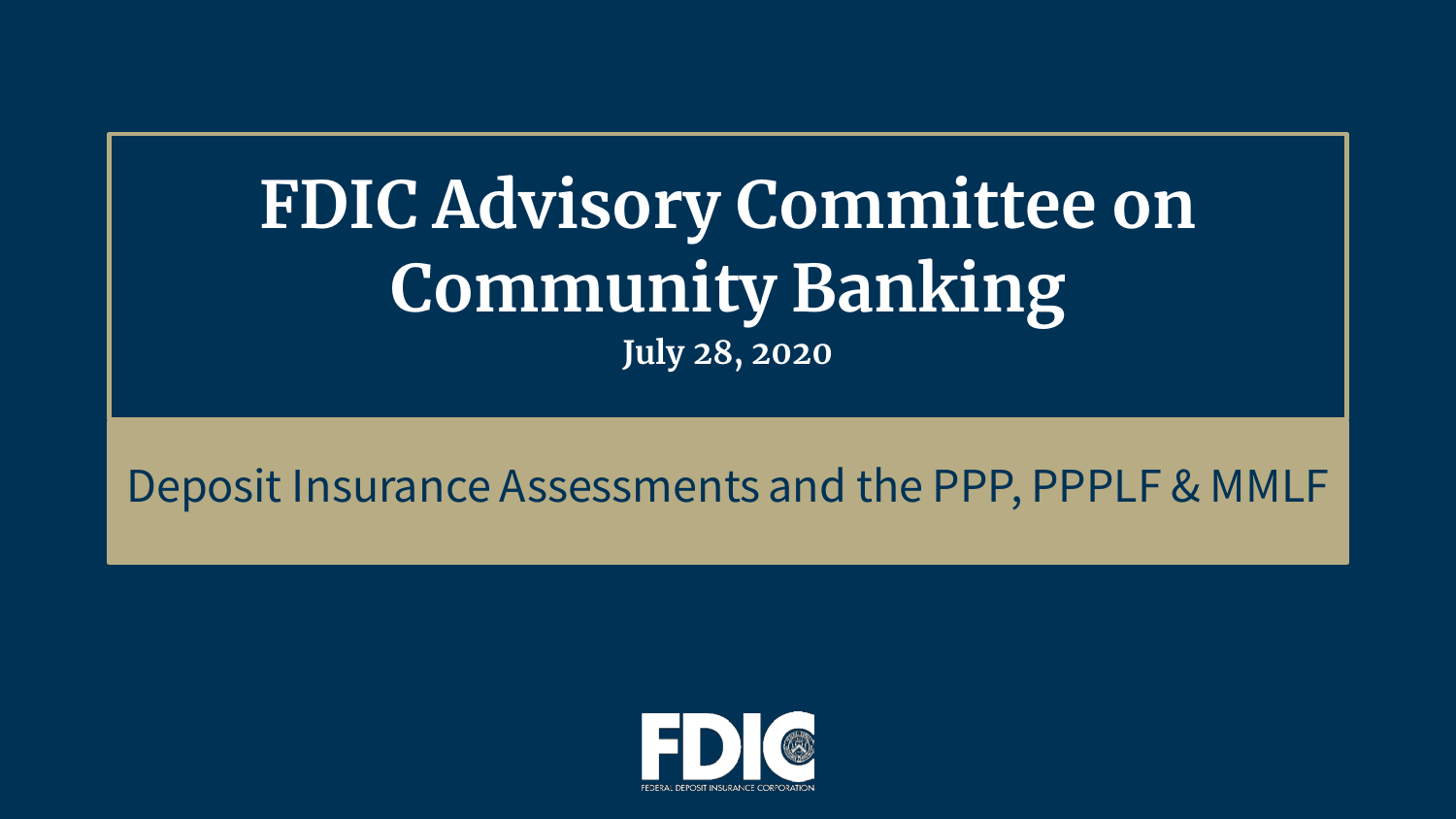#### **Assessments and the PPP, PPPLF & MMLF**

- On June 22, 2020, the FDIC Board approved a final rule that mitigates the deposit insurance assessment effects of participating in the Paycheck Protection Program (PPP), PPP Liquidity Facility (PPPLF), and Money Market Mutual Fund Liquidity Facility (MMLF).
- The rule ensures that banks will not be subject to higher deposit insurance assessments for participating in these programs.

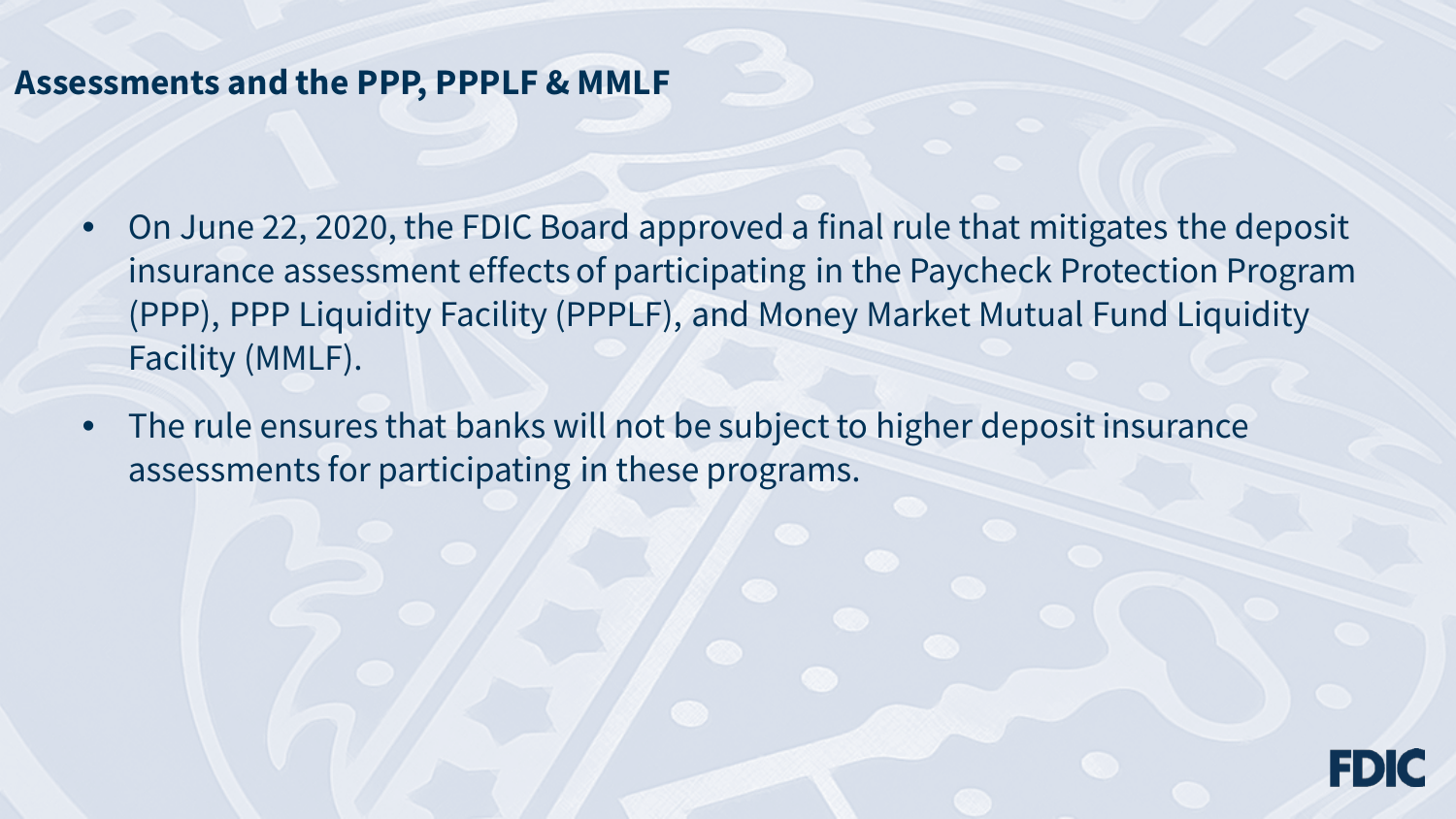#### **Assessments and the PPP, PPPLF & MMLF - continued**

- Under the final rule, the FDIC will exclude PPP loans from an institution's total assets and will exclude borrowings under the PPPLF from an institution's total liabilities in risk measures used to determine an IDI's assessment rate.
- Because participation in the PPP and MMLF programs may have the effect of expanding an IDI's balance sheet (and, by extension, its assessment base), under the final rule the FDIC will:
	- Provide an offset to an IDI's total assessment amount for the increase to its assessment base attributable to participation in the PPP and MMLF; and
	- Exclude all PPP loans and assets purchased under the MMLF from total assets in calculating certain adjustments that reference a bank's assessment base; and in classifying IDIs as small, large, or highly complex for assessment purposes.

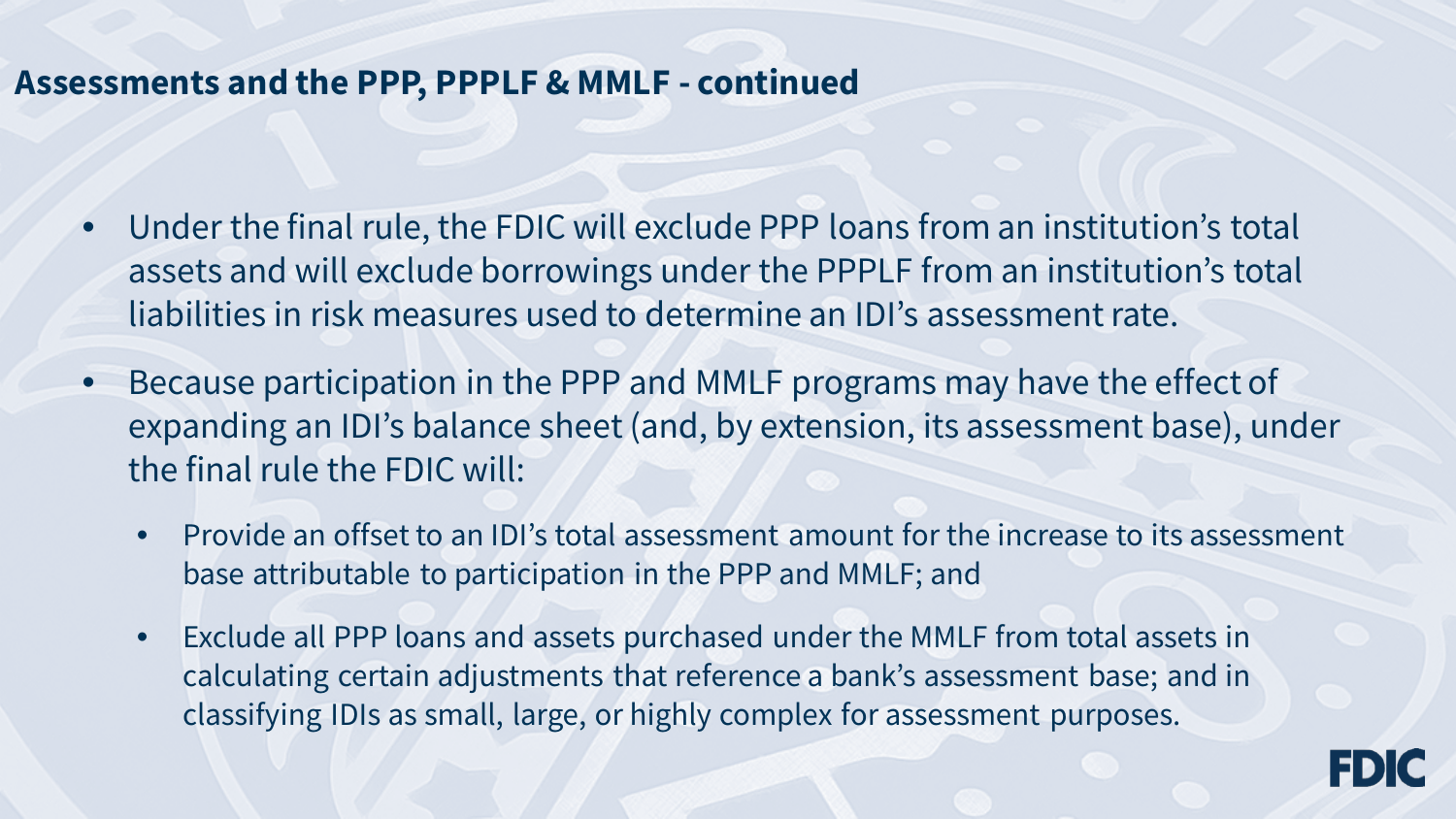#### **Assessments and the PPP, PPPLF & MMLF - continued**

- The changes under the final rule will be applied to an insured institution's quarterly deposit insurance assessment starting in the 2nd quarter of 2020 (paid by IDIs in September 2020).
- Beginning as of June 30, 2020, IDIs will report on the Consolidated Report of Condition and Income (Call Report) new items related to participation in the PPP, PPPLF, and MMLF.
- The FDIC will use these items to apply changes in calculating an IDI's deposit insurance assessment under the final rule.

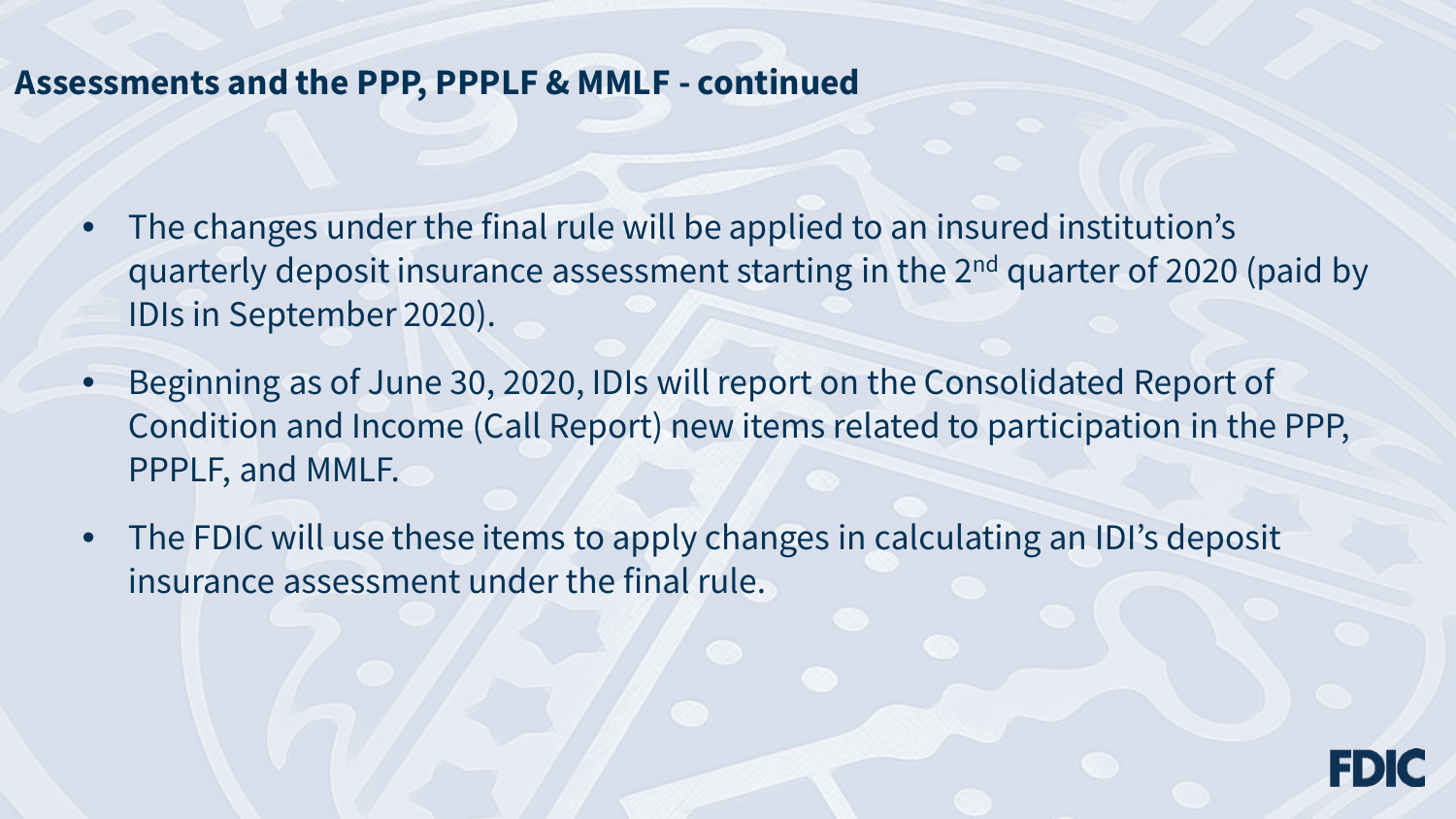# **FDIC Advisory Committee on Community Banking July 28, 2020**

#### FDIC's Small Business Lending Survey

*Measurement of Small Business Lending Using Call Reports: Further Insights from the Small Business Lending Survey*  (FDIC Staff Studies, July 2020)

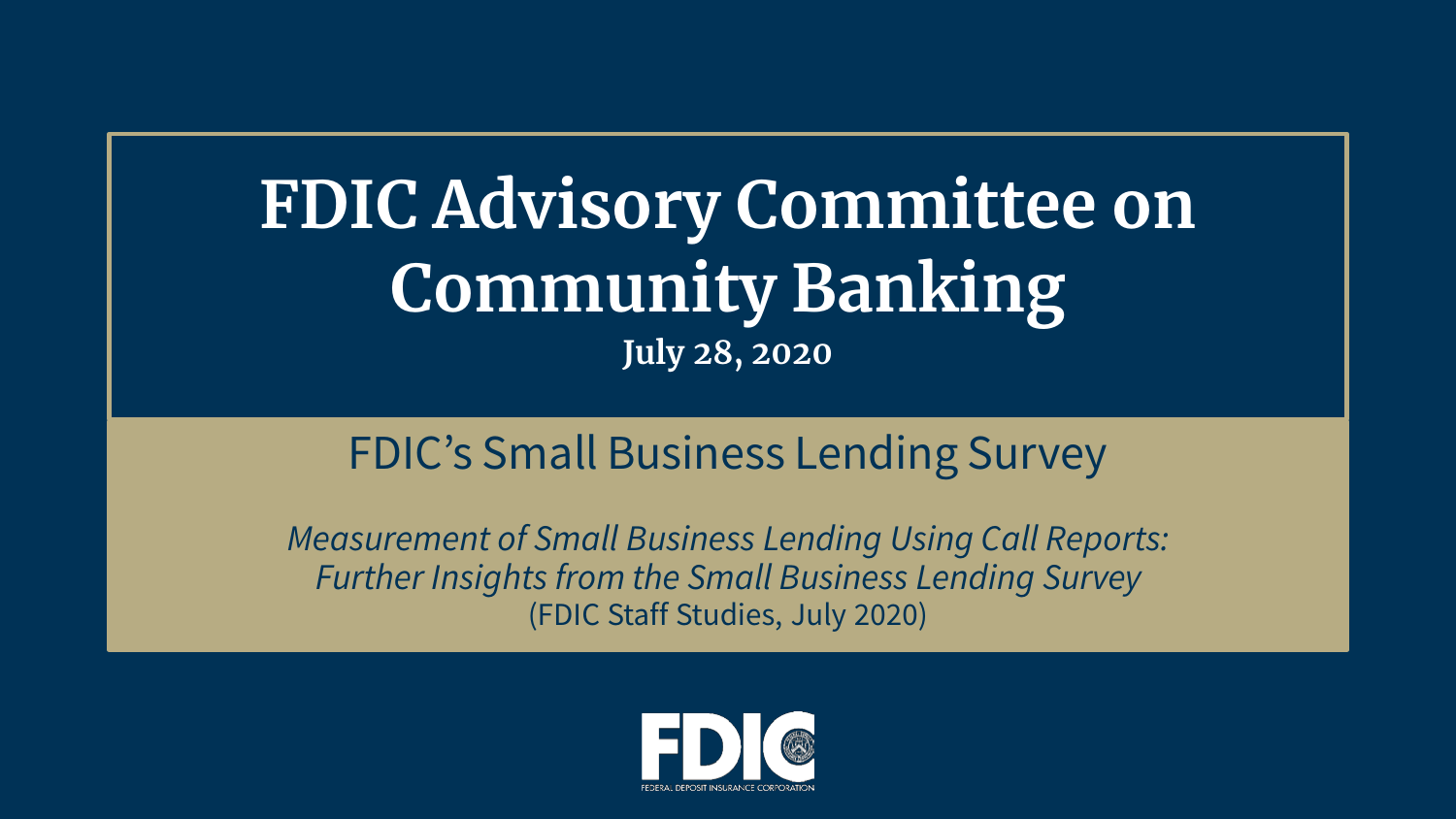## **The "SBLS" - FDIC's Small Business Lending Survey**

- Nationally representative survey of banks' small business activities and practices
- High response rate
	- Sixty percent of sample
	- One-fifth of U.S. banks (≈1,200)
- SBLS 2016 Collection Topics
	- Competitive practices and advantages
	- Loan products and underwriting practices
	- Markets and competition
	- Measuring small business Lending
- 2018 Report (FDIC 2018)
	- <https://www.fdic.gov/bank/historical/sbls/index.html>

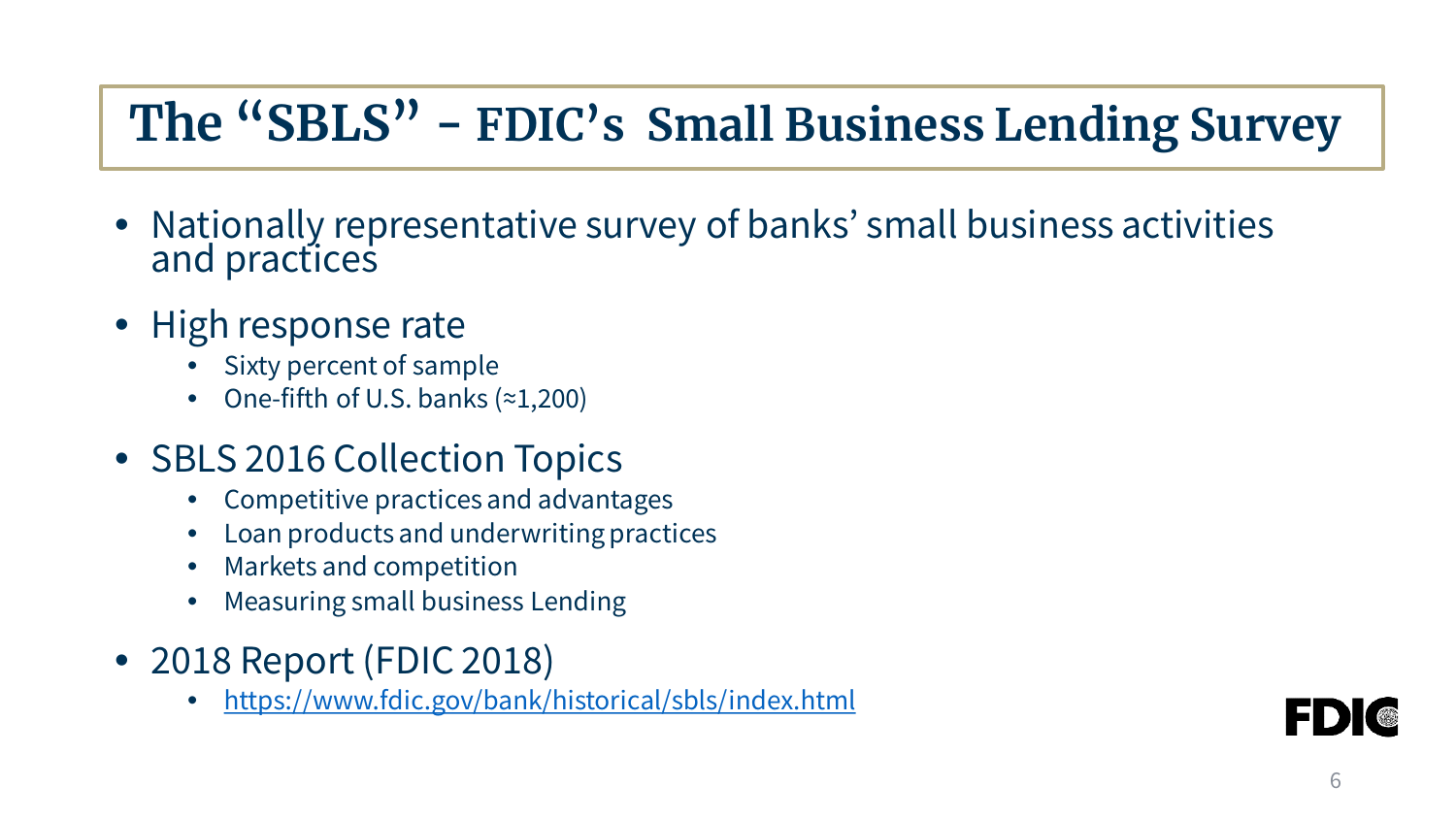## **Measuring Bank Small Business Lending**



**FDIC**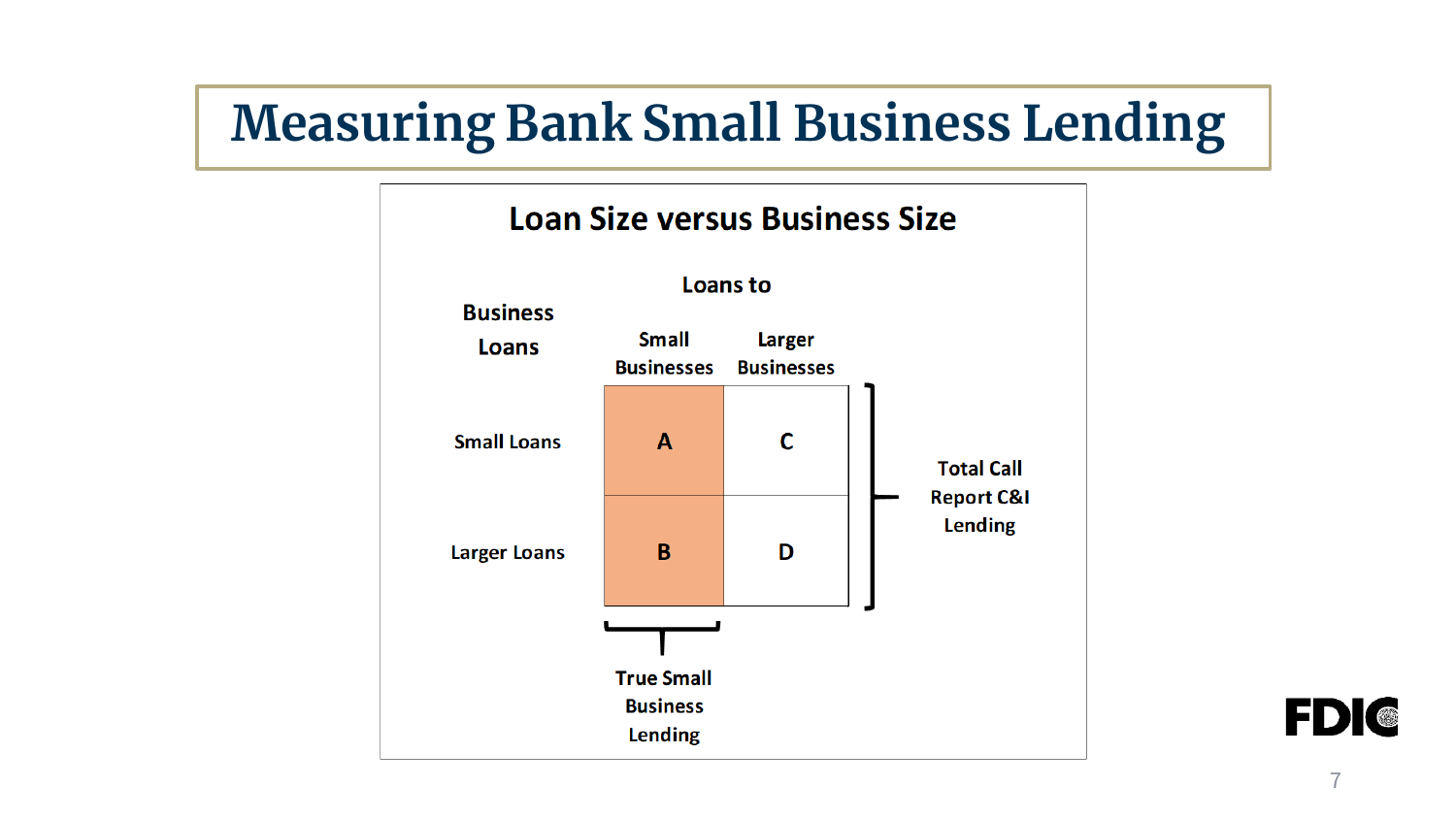### **Measuring Small Business Lending Using the Call Report Proxy**



I E D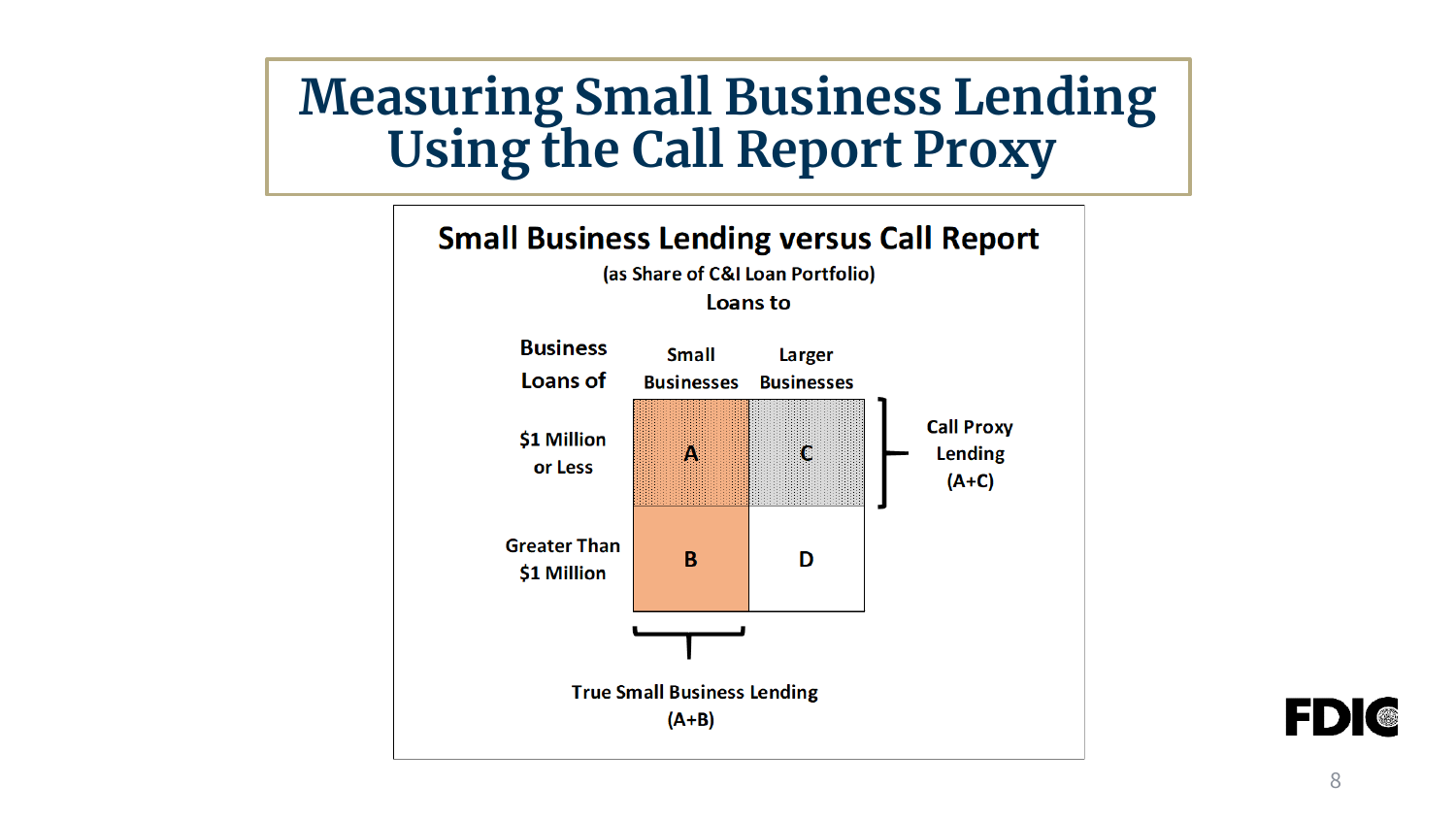### **Call Report Proxy Substantially Misstates Bank Small Business Lending**





*For banks with \$1 to \$10 billion assets only (2015)* 9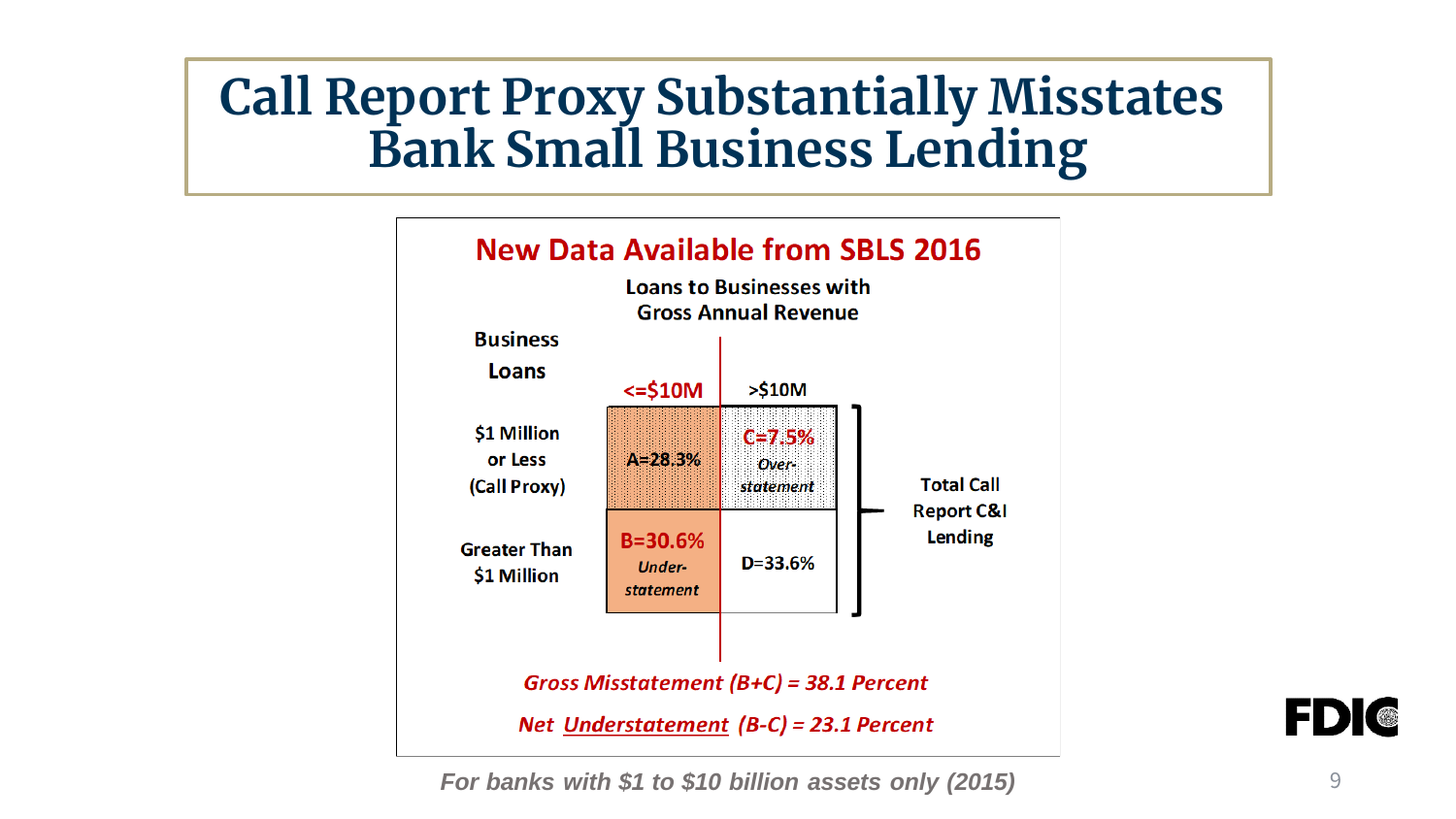## **SBLS Report Topics**

#### **SBLS 2016**

- Competitive Practices and **Advantages**
- Loan Products and Underwriting Practices
- Markets and Competition
- Measuring Small Business Lending

#### **SBLS 2022**

- *SBLS 2016 Topics+*
- *COVID-19 Response*
- *FinTech*
- *Loan Decision-making*
- *SBA Lending*